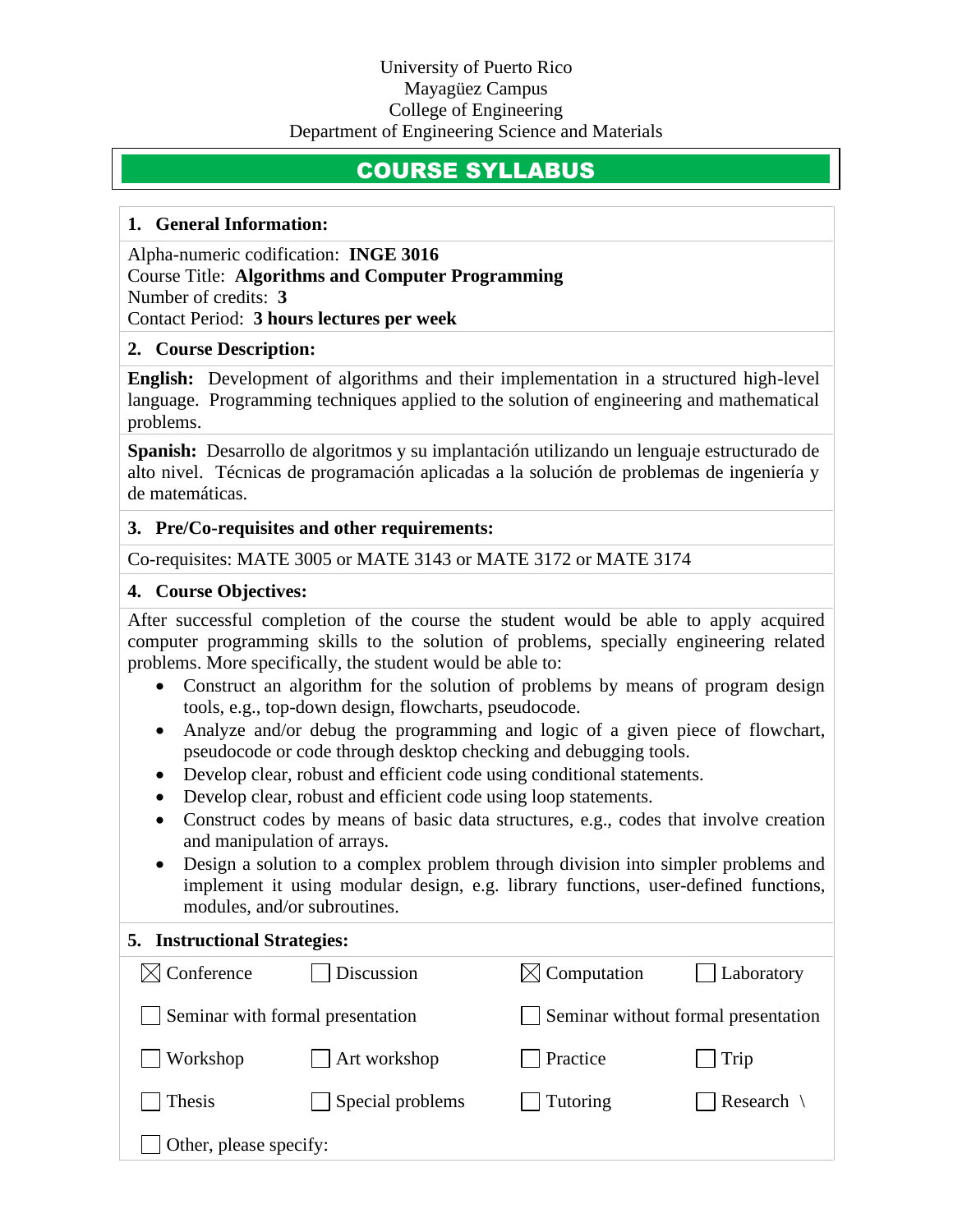| 6. Minimum or Required Resources Available:                                                                                                                                                            |                         |  |  |
|--------------------------------------------------------------------------------------------------------------------------------------------------------------------------------------------------------|-------------------------|--|--|
| Students may use the university computer laboratories or their own computers to<br>complete course projects. For online lectures a laptop with camera and access to High<br>Speed Internet are needed. |                         |  |  |
| Course time frame and thematic outline:<br>7.                                                                                                                                                          |                         |  |  |
| <b>Outline of Topic</b>                                                                                                                                                                                | <b>Contact</b><br>hours |  |  |
| The problem solving and algorithm design process                                                                                                                                                       | 1.5                     |  |  |
| Flowcharts and pseudocode                                                                                                                                                                              | 1.5                     |  |  |
| Programs, functions                                                                                                                                                                                    | 1.5                     |  |  |
| Modules. Programs composed of functions                                                                                                                                                                | 1.5                     |  |  |
| Relational operators, logic operators, hierarchy of operations                                                                                                                                         | 1.5                     |  |  |
| <b>Hands on workshop 1</b>                                                                                                                                                                             | 1.5                     |  |  |
| <b>Branching</b>                                                                                                                                                                                       | 1.5                     |  |  |
| Branching (continued)                                                                                                                                                                                  | 1.5                     |  |  |
| Hands on workshop 2                                                                                                                                                                                    | 1.5                     |  |  |
| Exam $#1$                                                                                                                                                                                              | 1.5                     |  |  |
| Containers                                                                                                                                                                                             | 1.5                     |  |  |
| Containers (continued)                                                                                                                                                                                 | 1.5                     |  |  |
| Iteration: while loops                                                                                                                                                                                 | 1.5                     |  |  |
| Iteration: for loops                                                                                                                                                                                   | 1.5                     |  |  |
| Iteration: break, pass, continue, while-else, nested loops                                                                                                                                             | 1.5                     |  |  |
| Hands on workshop 3                                                                                                                                                                                    | 1.5                     |  |  |
| Exam $#2$                                                                                                                                                                                              | 1.5                     |  |  |
| Arrays (1D, 2D, creation, manipulation)                                                                                                                                                                | 1.5                     |  |  |
| Arrays operations                                                                                                                                                                                      | 1.5                     |  |  |
| Hands on workshop 4                                                                                                                                                                                    | 1.5                     |  |  |
| Visualization (2D plots)                                                                                                                                                                               | 1.5                     |  |  |
| Vectorization                                                                                                                                                                                          | 1.5                     |  |  |
| Hands on workshop 5                                                                                                                                                                                    | 1.5                     |  |  |
| Input / output data files (basic data processing)                                                                                                                                                      | 1.5                     |  |  |
| Nested loops, meshgrid, 3D plots                                                                                                                                                                       | 1.5                     |  |  |
| Hands on workshop 6                                                                                                                                                                                    | 1.5                     |  |  |
| Exam #3                                                                                                                                                                                                | 1.5                     |  |  |
| 3D arrays [e.g. basic image processing]                                                                                                                                                                | 1.5                     |  |  |
| Introduction to object-oriented programming [Classes, inheritance]                                                                                                                                     | 1.5                     |  |  |
| Hands on workshop 7                                                                                                                                                                                    | 1.5                     |  |  |
| Total hours (equivalent to contact period):                                                                                                                                                            | 45                      |  |  |

Notes:

The course is offered with an active learning approach. The hands-on workshop sessions are provided for the students to engage on the solution of problems through algorithm design and its computer implementation.

The evaluation strategy is to be determined by the instructor, which might decide on a different number of tests. The content of each test is also subject to the consideration of the instructor.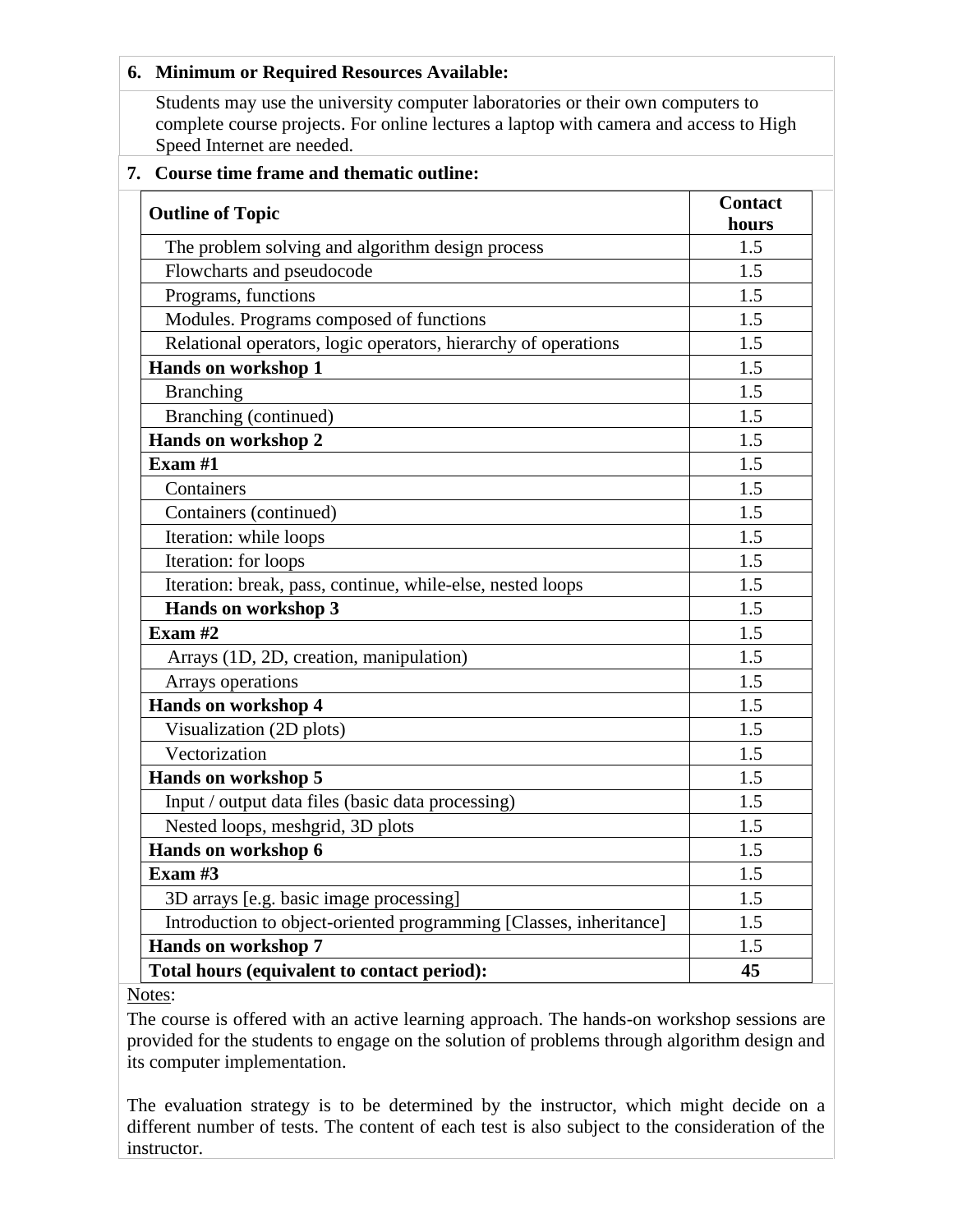It is expected from each instructor to develop attractive learning experiences for the handson workshop sessions and relevant and challenging problems for the computer projects. The applications would be tailored towards math, science and engineering. The following is a list of suggested topics for the hand-on workshops and computer projects.

- 1. Lines (slope, distance, intersection)
- 2. Evaluation of piecewise defined functions
- 3. Time value of money (engineering economics)
- 4. Series
- 5. Fractals
- 6. Guessing games / puzzles
- 7. Root Finding
- 8. Evaluation of functions of 2 variables (3D plots: surface, contour, quiver)
- 9. Solution of simultaneous equations
- 10. Optimization
- 11. Resource allocation
- 12. Random numbers:
	- a. Probability distribution
	- b. Montecarlo simulation
	- c. Random walks
	- d. Noise
- 13. Basic data processing:
	- a. 2D and 3D visualization of data
	- b. Basic statistical measures and high order statistical moments
	- c. Outlier analysis
	- d. Least squares fitting
	- e. Numerical integration of data (right point, left point, & trapezoidal schemes)
	- f. Numerical differentiation of data (forward, backward, & central schemes)
- 14. Image processing

# **8. Evaluation Strategies:**

|                     | Quantity | <b>Percent</b> |
|---------------------|----------|----------------|
| <b>Exams</b>        | Variable | 0 to 75        |
| <b>Final Exam*</b>  |          | 15 to 50       |
| Short Quizzes       | Variable | $0$ to 75      |
| Oral Reports        | Variable | 0 to 75        |
| <b>Monographies</b> |          |                |
| Projects**          | Variable | 10 to $40$     |
| Other, specify:     |          |                |
| <b>TOTAL:</b>       |          | 100%           |

- \*Final exam: The instructor could opt to make the final exam optional to the students as long as all of the objectives of the course have been comprehensively assessed through other evaluation strategies.
- \*\*Projects: The instructor may set a threshold value on the exams' grades average below which the projects grade will not be considered for the final grade.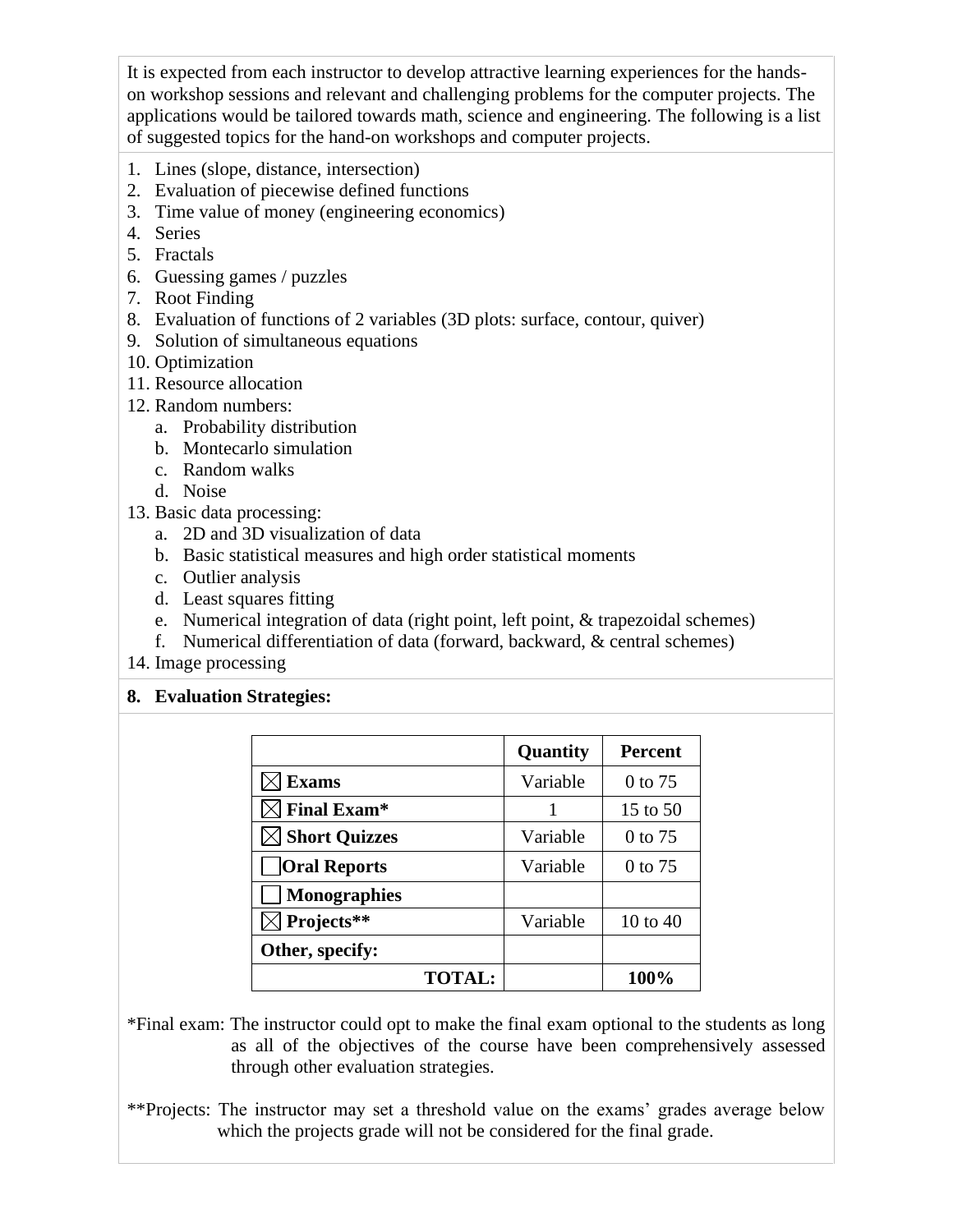### **9. Bibliography:**

# **Textbook**:

Handouts and other instructional materials will be distributed by the instructor.

# **References:**

Wentworth, P., Elkner, J., Downey, A., & Meyers, C. (2020). How to Think Like A Computer Scientist: Learning with Python 3. <free e-book>, < [https://howtothink.readthedocs.io/en/latest/>](https://howtothink.readthedocs.io/en/latest/)

Spronck, P. (2017). The Coder's Apprentice: Learning Programming with Python 3. <free ebook>, [<http://www.spronck.net/pythonbook/>](http://www.spronck.net/pythonbook/)

Fangohr, H. (2020). Python for Computational Science and Engineering. Faculty of Engineering and the Environment University of Southampton.  $\langle$  open access book $\rangle$   $\langle$ [https://github.com/fangohr/introduction-to-python-for-computational-science-and](https://github.com/fangohr/introduction-to-python-for-computational-science-and-engineering/blob/master/Readme.md)[engineering/blob/master/Readme.md](https://github.com/fangohr/introduction-to-python-for-computational-science-and-engineering/blob/master/Readme.md) >

Deitel, P., Deitel, H. (2015) C How to Program – with an Introduction to  $C_{++}$ , 8th Edition. Pearson.

# **11. Reasonable Accommodation (Law 51):**

The University of Puerto Rico at Mayagüez (RUM) recognizes that each student has an inherited right to request reasonable accommodation according to Law 51: Law for Integral Educational Services for People with Disabilities. Every student has the right to receive reasonable accommodation if he/she presents the necessary evidence to be evaluated by the Office of Services to Students with Disabilities (OSEI-RUM), and the related information can be found at the following link: [https://www.uprm.edu/cms/index.php/page/85.](https://www.uprm.edu/cms/index.php/page/85) If your case is approved by OSEI-RUM, you will receive reasonable accommodation in your courses and evaluation, and you must contact each professor for course registered. For additional information contact OSEI-RUM at Sánchez Hidalgo 410 or via telephone 787- 832-4040 extension 3107.

# **12. Academic Integrity:**

The University of Puerto Rico promotes the highest standards of academic and scientific integrity. Article 6.2 of the UPR Students General Bylaws (Board of Trustees Certification 13, 2009-2010) states that academic dishonesty includes, but is not limited to: fraudulent actions; obtaining grades or academic degrees by false or fraudulent simulations; copying the whole or part of the academic work of another person; plagiarizing totally or partially the work of another person; copying all or part of another person answers to the questions of an oral or written exam by taking or getting someone else to take the exam on his/her behalf; as well as enabling and facilitating another person to perform the aforementioned behavior. Any of these behaviors will be subject to disciplinary action in accordance with the disciplinary procedure laid down in the UPR Students General Bylaws.─.